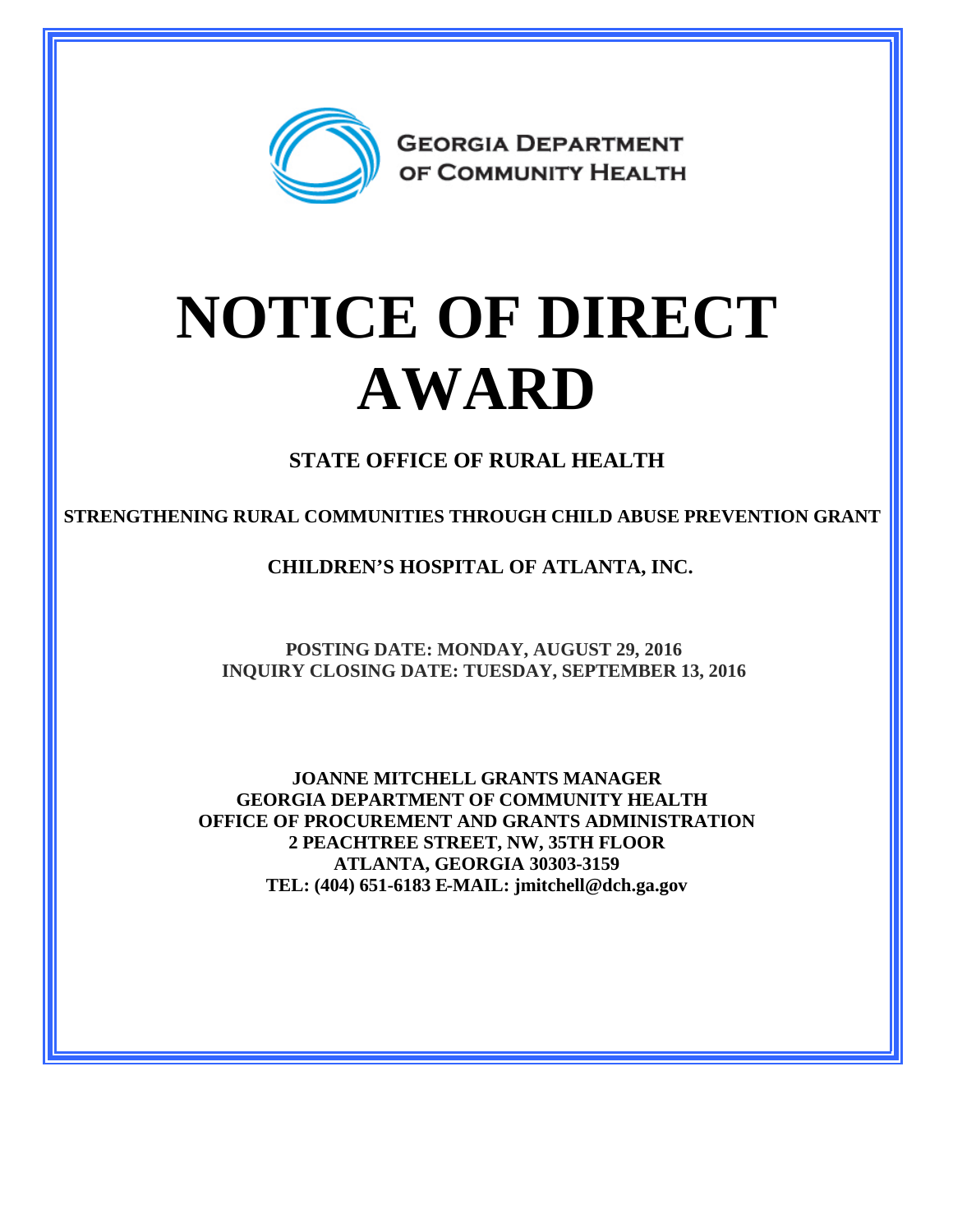# **DIRECT AWARD JUSTIFICATION**

## **CHILDREN'S HOSPITAL OF ATLANTA, INC.**

### **STRENGTHENING RURAL COMMUNITIES THROUGH CHILD ABUSE PREVENTION GRANT**

| <b>AGENCY</b><br><b>BACKGROUND</b> | The Georgia Department of Community Health (DCH) was created in 1999 by Senate<br>Bill 241 and has the responsibility for insuring over two million people in the State of Georgia,<br>maximizing the State's health care purchasing power, coordinating health planning for State<br>agencies and proposing cost-effective solutions for reducing the number of uninsured. Within<br>DCH, the State Office of Rural Health (SORH) serves Georgians by improving access to health<br>care in rural and underserved areas to improve health status and reduce health disparities.                                                                                                                                                                                                                                                                                                                                                                                                                                                                                                                      |
|------------------------------------|-------------------------------------------------------------------------------------------------------------------------------------------------------------------------------------------------------------------------------------------------------------------------------------------------------------------------------------------------------------------------------------------------------------------------------------------------------------------------------------------------------------------------------------------------------------------------------------------------------------------------------------------------------------------------------------------------------------------------------------------------------------------------------------------------------------------------------------------------------------------------------------------------------------------------------------------------------------------------------------------------------------------------------------------------------------------------------------------------------|
| <b>PROGRAM</b><br><b>OVERVIEW</b>  | The Department of Community Health, State Office of Rural Health works to improve access<br>to health care in rural and underserved areas and to reduce health status disparities. SORH<br>provides funding for institutional framework that links small rural communities with State $\&$<br>Federal resources to help develop long-term solutions to rural health problems.<br>The primary objectives include the following:<br>Empower communities to strengthen and maintain the best possible health care using<br>existing resources.<br>Provide up-to-date health systems information and technical assistance.<br>Build strong partnerships to meet local and regional needs.<br>Provide incentives to local areas to implement integrated service delivery systems.<br>Be the single point of contact for all regional issues related to heath care.<br>The purpose of the Strengthening Rural Communities Through Child Abuse Prevention Grant<br>is to increase the fund of knowledge and skillsets for healthcare providers through targeted<br>education provided by recognized experts. |